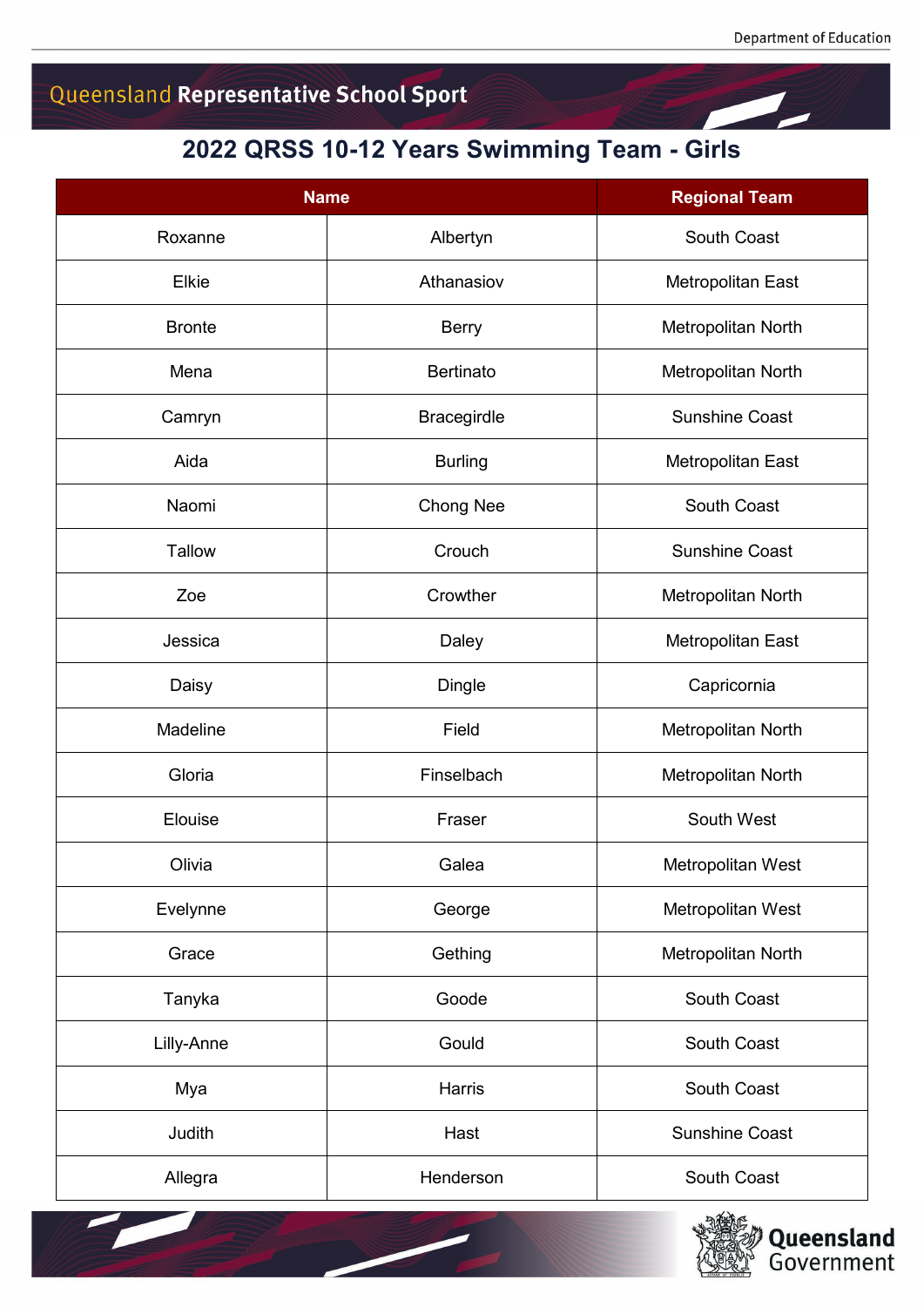## Queensland Representative School Sport

| Madison       | Hennessy       | Metropolitan North    |
|---------------|----------------|-----------------------|
| Mara          | Hoefel         | <b>Sunshine Coast</b> |
| Amelia        | Holder         | <b>Sunshine Coast</b> |
| Sarah         | Huxley         | <b>Sunshine Coast</b> |
| Julia         | <b>Jeffers</b> | Metropolitan East     |
| Summer        | Johnston       | South Coast           |
| Sarah         | Kalogeropoulos | <b>South Coast</b>    |
| Isabella      | Lau            | Metropolitan West     |
| Ruri          | Lee            | Metropolitan North    |
| Asenaca       | Ma'aFu         | <b>Sunshine Coast</b> |
| Madison       | McKenna        | Capricornia           |
| Celia         | McMeniman      | Metropolitan East     |
| Makyra        | Melo           | South Coast           |
| Maggie        | Mendes         | <b>Sunshine Coast</b> |
| Maeve         | Moore          | <b>Darling Downs</b>  |
| Stella        | Moser          | Metropolitan East     |
| Georgia       | Pettigrew      | Metropolitan West     |
| Skyla         | Rampton        | Metropolitan West     |
| <b>Brydee</b> | Reid           | <b>Sunshine Coast</b> |
| Annika        | Silvester      | Metropolitan East     |
| Ada           | Sun            | Metropolitan East     |
| Sienna        | Teevan         | Metropolitan West     |
| Jasmine       | Teng           | South Coast           |
| Tara          | Thomson        | <b>Sunshine Coast</b> |